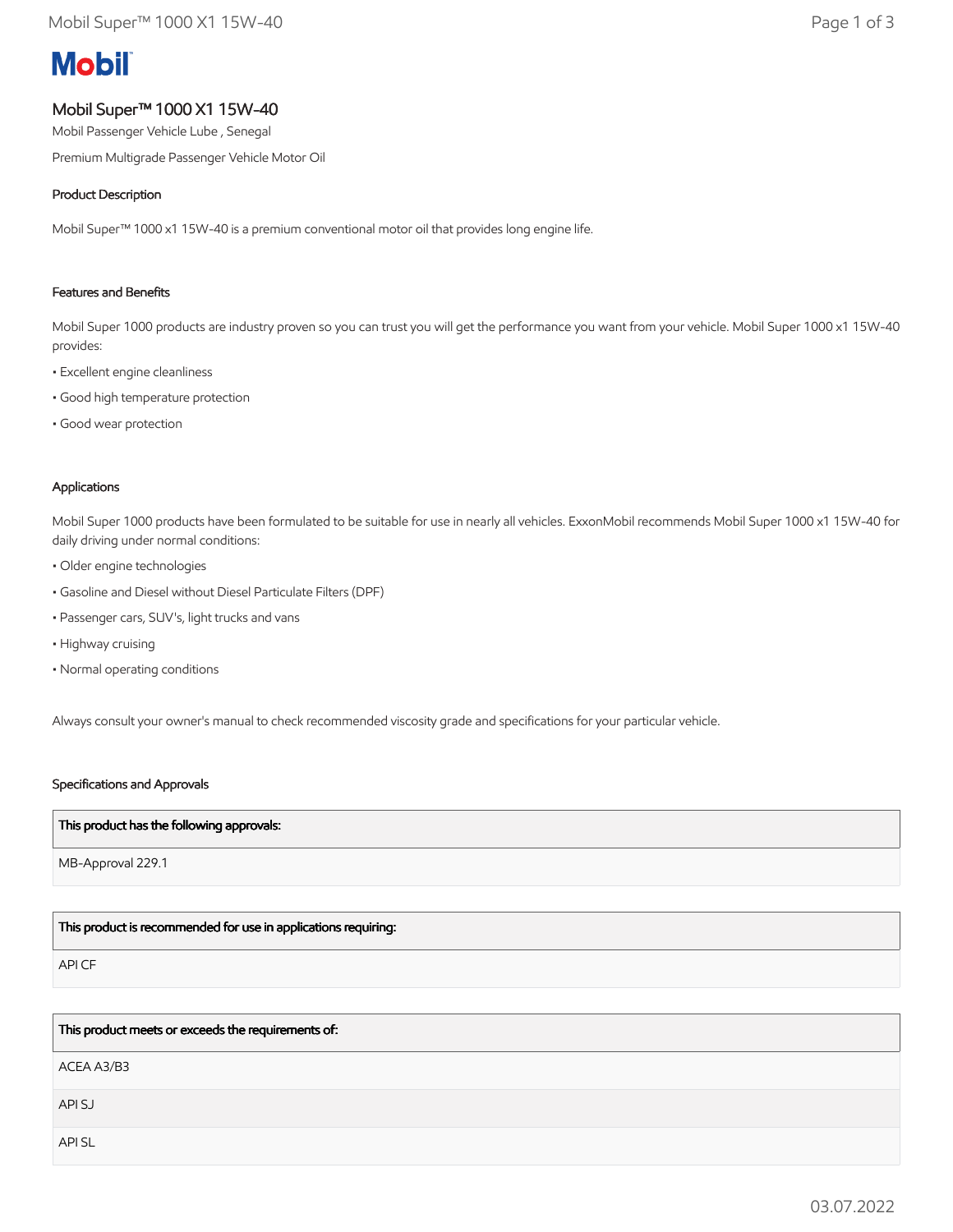| This product meets or exceeds the requirements of: |  |
|----------------------------------------------------|--|
| API SM                                             |  |
| <b>API SN</b>                                      |  |
| API SN PLUS                                        |  |

#### Properties and Specifications

| Property                                      |            |
|-----------------------------------------------|------------|
| Grade                                         | SAE 15W-40 |
| Kinematic Viscosity @ 40 C, mm2/s, ASTM D445  | 104        |
| Kinematic Viscosity @ 100 C, mm2/s, ASTM D445 | 14.5       |
| Viscosity Index, ASTM D2270                   | 143        |
| Phosphorus, mass%, ASTM D4951                 | 0.1        |
| Ash, Sulfated, mass%, ASTM D874               | 0.9        |
| Flash Point, Cleveland Open Cup, °C, ASTM D92 | 239        |
| Pour Point, °C, ASTM D97                      | $-39$      |
| Density @ 15.6 C, g/ml, ASTM D4052            | 0.87       |

#### Health and safety

Health and Safety recommendations for this product can be found on the Material Safety Data Sheet (MSDS) @ [http://www.msds.exxonmobil.com/psims](http://www.msds.exxonmobil.com/psims/psims.aspx) /psims.aspx

All trademarks used herein are trademarks or registered trademarks of Exxon Mobil Corporation or one of its subsidiaries unless indicated otherwise.

01-2022 MOBIL OIL SENEGAL KM 7,5 Boulevard du Centenaire de la Commune de Dakar, PO Box 227 Dakar, Senegal

#### + 221 859 30 00

Typical Properties are typical of those obtained with normal production tolerance and do not constitute a specification. Variations that do not affect product performance are to be expected during normal manufacture and at different blending locations. The information contained herein is subject to change without notice. All products may not be available locally. For more information, contact your local ExxonMobil contact or visit [www.exxonmobil.com](http://www.exxonmobil.com/)

ExxonMobil is comprised of numerous affiliates and subsidiaries, many with names that include Esso, Mobil, or ExxonMobil. Nothing in this document is intended to override or supersede the corporate separateness of local entities. Responsibility for local action and accountability remains with the local ExxonMobil-affiliate entities.

Energy lives here™

**ExconMobil**